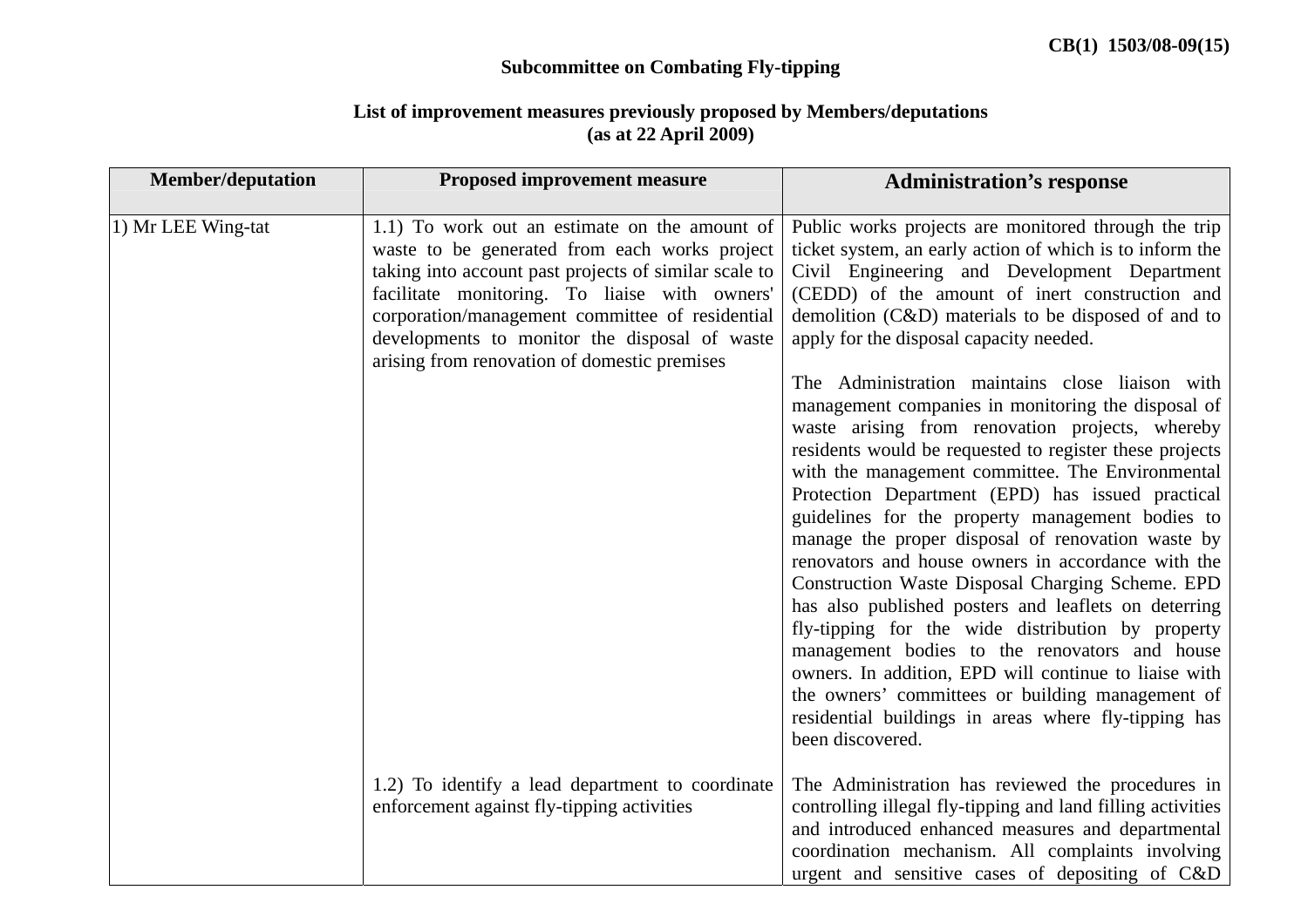| <b>Member/deputation</b> | <b>Proposed improvement measure</b>                                                   | <b>Administration's response</b>                                                                                                                                                                                                                                                                                                                                                                                                                                                                                                                                                                                                                                                                                                                                                              |
|--------------------------|---------------------------------------------------------------------------------------|-----------------------------------------------------------------------------------------------------------------------------------------------------------------------------------------------------------------------------------------------------------------------------------------------------------------------------------------------------------------------------------------------------------------------------------------------------------------------------------------------------------------------------------------------------------------------------------------------------------------------------------------------------------------------------------------------------------------------------------------------------------------------------------------------|
|                          |                                                                                       | materials, such as active and on-going C&D materials<br>depositing activities that are affecting environmentally<br>sensitive areas would be referred to EPD for priority<br>investigations. Where necessary, EPD will coordinate<br>joint site visits and actions with other Government<br>departments. In collaboration with other Government<br>departments, EPD has developed and maintained a<br>database of C&D materials cases on private land and a<br>list of fly-tipping black-spots. Inter-departmental<br>meetings are also convened to monitor the overall<br>situations of illegal fly-tipping and land filling<br>throughout the territory. Ad hoc urgent meetings will<br>also be arranged to coordinate joint actions on specific<br>cases that are of major public concern. |
| 2) Miss CHOY So-yuk      | 2.1) To adopt a "cradle to grave" approach for the<br>disposal of construction waste. | Public works projects are monitored through the trip<br>ticket system (TTS), which seeks to ensure the proper<br>disposal of C&D materials generated in public works.<br>The Administration has followed up Members' request<br>that TTS be voluntarily adopted in private works<br>projects. The proposal was presented to the Committee<br>on Environment and Technology of the Construction<br>Industry Council on 26 March 2009. The Committee's<br>response was generally supportive and would prepare<br>guidelines on the TTS aiming for voluntary adoption<br>by the industry. The Committee would further<br>deliberate on the strategies to promulgate the<br>guidelines.                                                                                                           |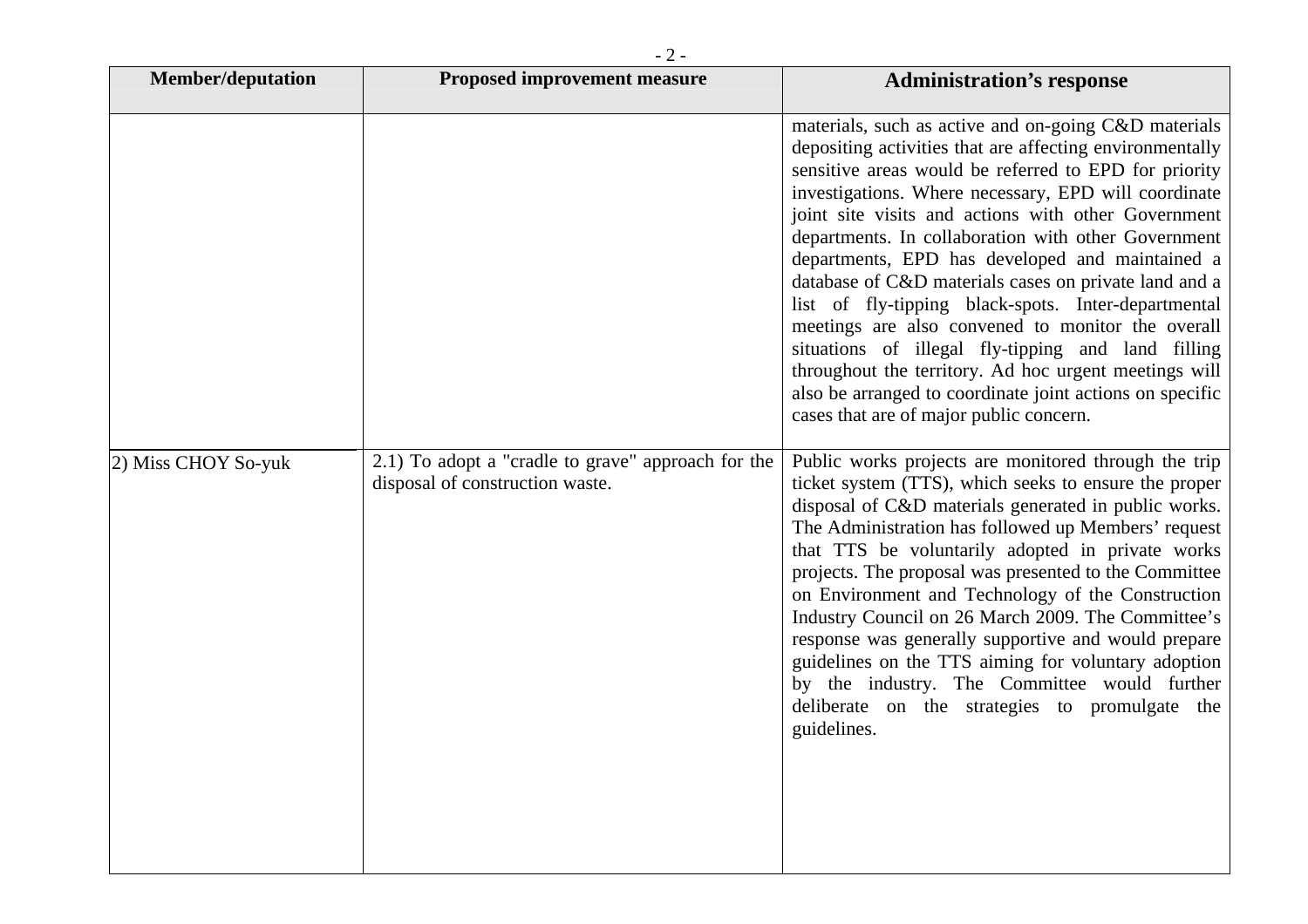| <b>Member/deputation</b> | <b>Proposed improvement measure</b>                                                                                                                                                                  | <b>Administration's response</b>                                                                                                                                                                                                                                                                                                                                                                                                                                                                                                                                                                                                                                               |
|--------------------------|------------------------------------------------------------------------------------------------------------------------------------------------------------------------------------------------------|--------------------------------------------------------------------------------------------------------------------------------------------------------------------------------------------------------------------------------------------------------------------------------------------------------------------------------------------------------------------------------------------------------------------------------------------------------------------------------------------------------------------------------------------------------------------------------------------------------------------------------------------------------------------------------|
|                          | 2.2) To consider allowing land exchange or transfer<br>of plot ratio for landowners so that they would not<br>try to destroy the biodiversity of the land with a<br>view to facilitating development | Landowners may apply to the Lands Department<br>(LandsD) for land exchange if their proposal complies<br>with the planning intention and requirements of the<br>application site. In processing the application, LandsD<br>will consult the relevant departments and if there is no<br>objection to the proposal, seek the necessary approvals<br>to the application. As to the suggestion of transfer of<br>plot ratio (or exchange of a site at a different location),<br>the relevant policy Bureau's advice or directive is<br>required.                                                                                                                                   |
|                          | 2.3) To conduct more regular inspections at<br>notorious black spots of fly-tipping, and to impose<br>heavier penalties to deter such activities                                                     | The Administration will continue to carry out<br>inspections on fly-tipping and land filling cases, and to<br>step up site inspections particularly for black-spots and<br>repeated cases.                                                                                                                                                                                                                                                                                                                                                                                                                                                                                     |
|                          |                                                                                                                                                                                                      | The Administration agrees that the sentence upon<br>offenders should carry sufficient deterrence. In case<br>the penalty imposed by the court is considered too<br>lenient or insufficient to reflect the severity of the<br>the Administration will, where<br>offence,<br>the<br>circumstances of an individual case justify, apply via<br>the Department of Justice for a court review of the<br>sentence. Separately, the Advisory Council on the<br>Environment wrote to the Judiciary Administrator in<br>2003 and 2008 to express their views on the<br>sentencing of fly-tipping cases, that the sentences<br>imposed should effectively deter such illegal activities. |
|                          | 2.4) To consider using photographs showing the<br>license plate number of the vehicles engaged in<br>illegal dumping activities<br>as evidence<br>for<br>prosecution                                 | Any information in respect of the unauthorized<br>activities collected during the site inspection for<br>prosecution purpose would be reasonably adduced at<br>court proceedings subject to the legal principle on<br>admissibility of evidence. While photographs showing                                                                                                                                                                                                                                                                                                                                                                                                     |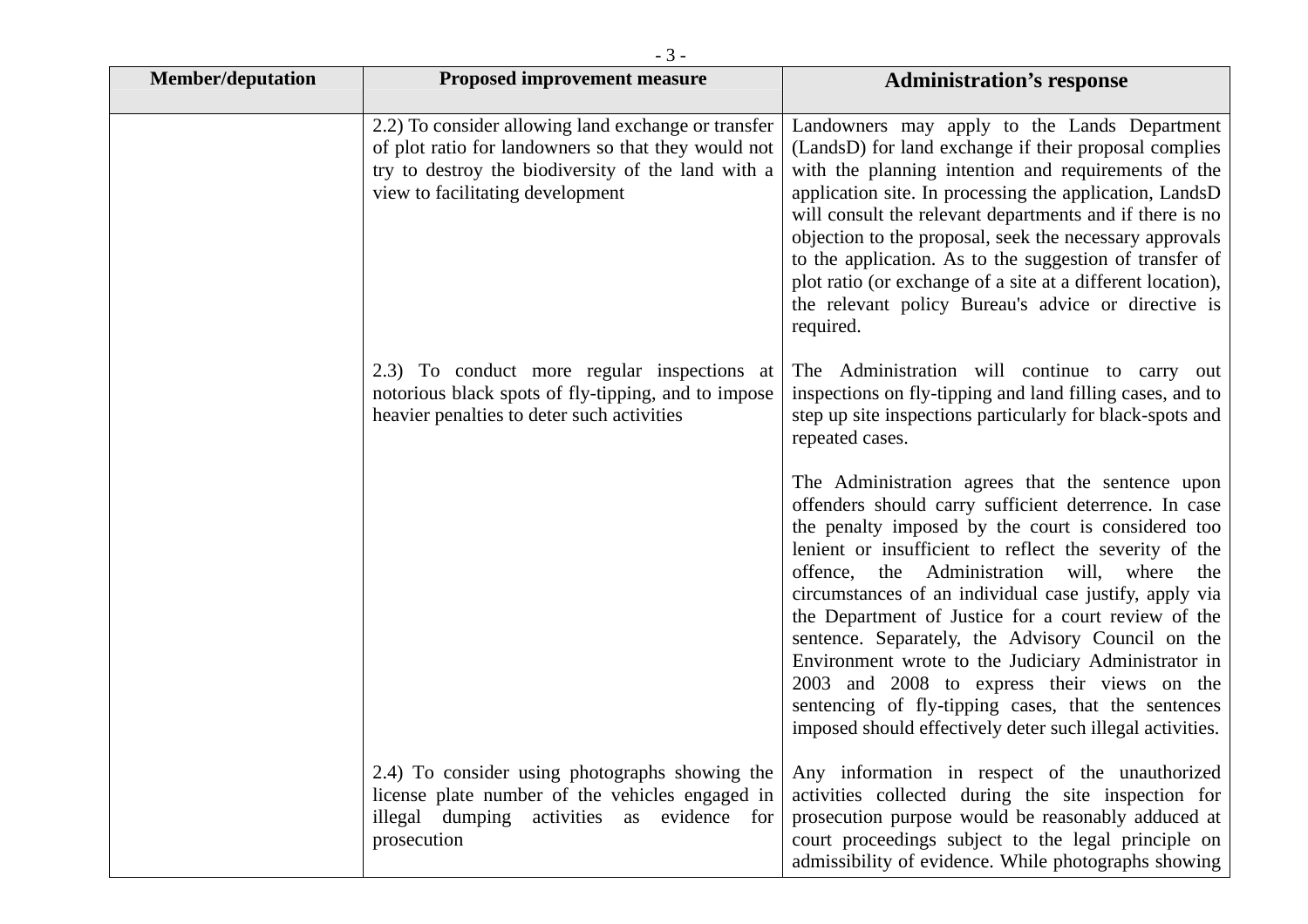| <b>Member/deputation</b>               | <b>Proposed improvement measure</b>                                                                                                                                                                                                                                                                                     | <b>Administration's response</b>                                                                                                                                                                                                                                                                                                                                                                                                                                                                                                                                       |
|----------------------------------------|-------------------------------------------------------------------------------------------------------------------------------------------------------------------------------------------------------------------------------------------------------------------------------------------------------------------------|------------------------------------------------------------------------------------------------------------------------------------------------------------------------------------------------------------------------------------------------------------------------------------------------------------------------------------------------------------------------------------------------------------------------------------------------------------------------------------------------------------------------------------------------------------------------|
|                                        |                                                                                                                                                                                                                                                                                                                         | the license plate number of vehicles can be useful<br>evidence, photographs per se are not sufficient. The<br>witness in relation to the photographs would have to<br>go through the normal legal procedure of taking<br>statement and appearing before the court as the<br>prosecution witness. In any event, for every case, there<br>has to be sufficient evidence before<br>taking<br>prosecution.                                                                                                                                                                 |
|                                        | 2.5) To extend the TTS applicable to public works<br>projects to cover private works projects.                                                                                                                                                                                                                          | Please see Administration's response to item 2.1<br>above.                                                                                                                                                                                                                                                                                                                                                                                                                                                                                                             |
| 3) Mrs Anson CHAN/<br>Mr SIN Chung-kai | 3.1) To prevent unauthorized development or<br>environmental degradation in the hope of getting<br>approval from the Town Planning Board (TPB) for<br>rezoning, consideration should be given to<br>introducing a clean record system so that TPB<br>could make reference to it in considering planning<br>applications | The Development Bureau (DEVB) provided a written<br>reply on this subject on 13 May 2008.<br>To re-cap, this proposal was considered by the TPB in<br>2005 who did not agree to the proposal mainly for the<br>following reasons: (i) it would not be difficult to get<br>round the test by having someone with a 'clean record'<br>submit the application; and (ii) planning<br>to<br>considerations should be those relating specifically to<br>the use and development of land. Personal<br>circumstances (such as personal misconduct) are rarely<br>of relevance. |
|                                        |                                                                                                                                                                                                                                                                                                                         | The TPB has stressed in the Town Planning Board<br>Guidelines on "Other Specified Uses" annotated<br>"Rural Use" ("OU(RU)") that any unauthorised<br>development or environmental degradation in hope of<br>getting agreement from the TPB for rezoning the land<br>for "OU(RU)" zone will be subject to enforcement by<br>the relevant authorities, including the Planning<br>Authority, and the TPB will not give sympathetic                                                                                                                                        |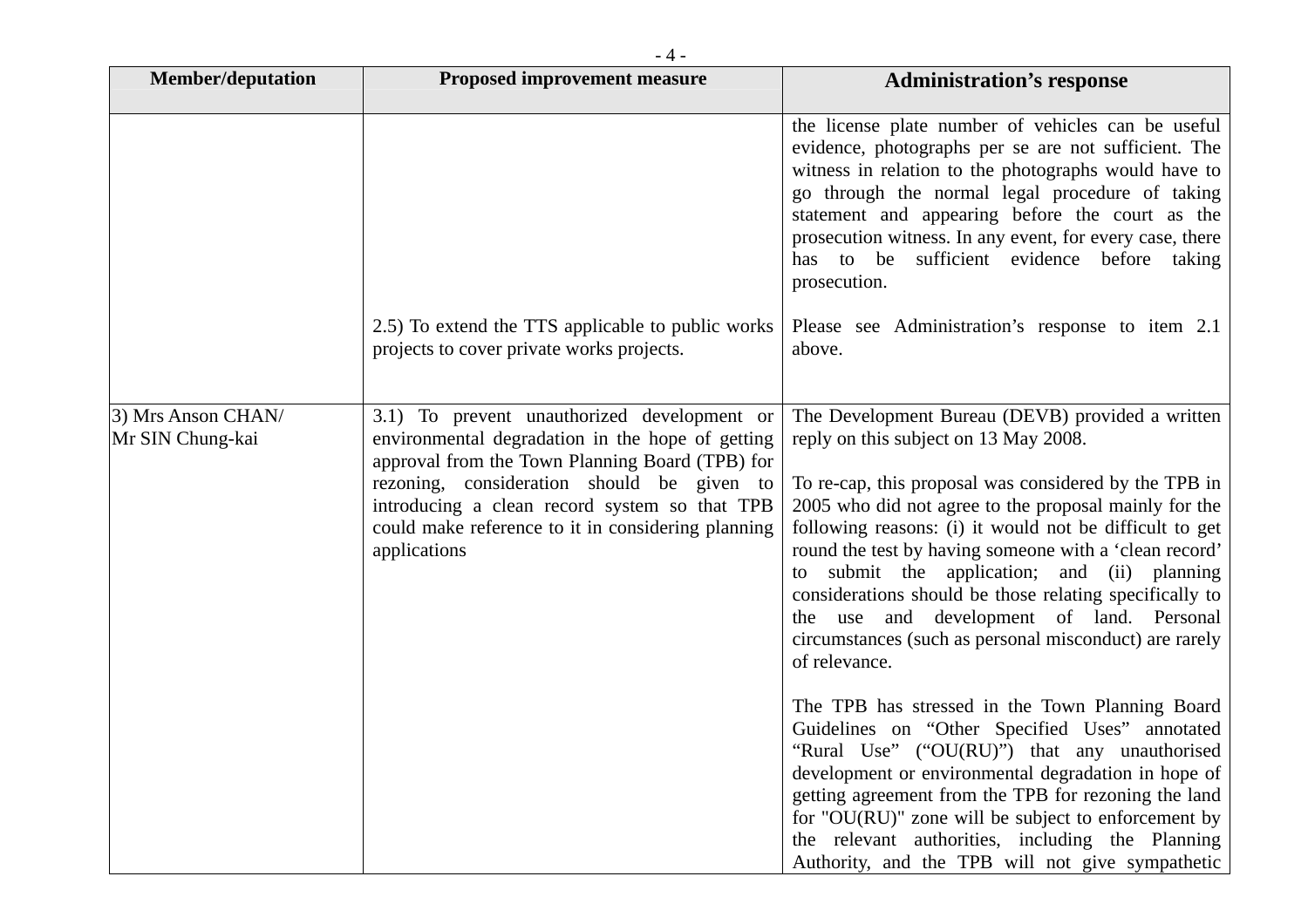| <b>Member/deputation</b>      | <b>Proposed improvement measure</b>                                                                                                                              | <b>Administration's response</b>                                                                                                                                                                                                                                                                                                                                                                                                                                                                                                                                                                                                                                                                                                                                                                |
|-------------------------------|------------------------------------------------------------------------------------------------------------------------------------------------------------------|-------------------------------------------------------------------------------------------------------------------------------------------------------------------------------------------------------------------------------------------------------------------------------------------------------------------------------------------------------------------------------------------------------------------------------------------------------------------------------------------------------------------------------------------------------------------------------------------------------------------------------------------------------------------------------------------------------------------------------------------------------------------------------------------------|
|                               | 3.2) To consider setting up a standing committee to<br>deal with fly-tipping so that the public could<br>approach the committee for assistance in this<br>regard | consideration when assessing the application for<br>rezoning.<br>Please see Administration's response to item 1.2<br>above.                                                                                                                                                                                                                                                                                                                                                                                                                                                                                                                                                                                                                                                                     |
| $(4)$ Mr Jeffrey LAM Kin-fung | 4.1) To work out a host of measures, including<br>development of recycling industries in the<br>EcoPark, to reuse and recycle inert C&D materials                | CEDD operates a sorting facility at Tseung Kwan O<br>and Tuen Mun to separate inert C&D material, steel<br>bars and other useful materials for reuse and recycling.<br>The inert materials which have been sorted are<br>temporarily stockpiled at adjacent fill banks. Since<br>2007, the Mainland has received some of the inert<br>C&D materials for beneficial reuse. Separately, 6<br>Short Term Tenancy sites at Pak Shing Kok, Tseung<br>Kwan O were let out in 2006. They have been in the<br>business of receiving C&D materials for some time.<br>Useful materials such as wood, glass, metal, furniture,<br>etc. are sorted out for further processing. As for<br>EcoPark, it may not be suitable for handling inert<br>construction material in view of the large area<br>required. |
| 5) Mr WONG Kwok-hing          | 5.1) LandsD should step up enforcement against<br>depositing activities on private land which were<br>not permitted under the land lease.                        | LandsD will step up lease enforcement action against<br>depositing activities on private land if such activities<br>are not permitted under the land lease.                                                                                                                                                                                                                                                                                                                                                                                                                                                                                                                                                                                                                                     |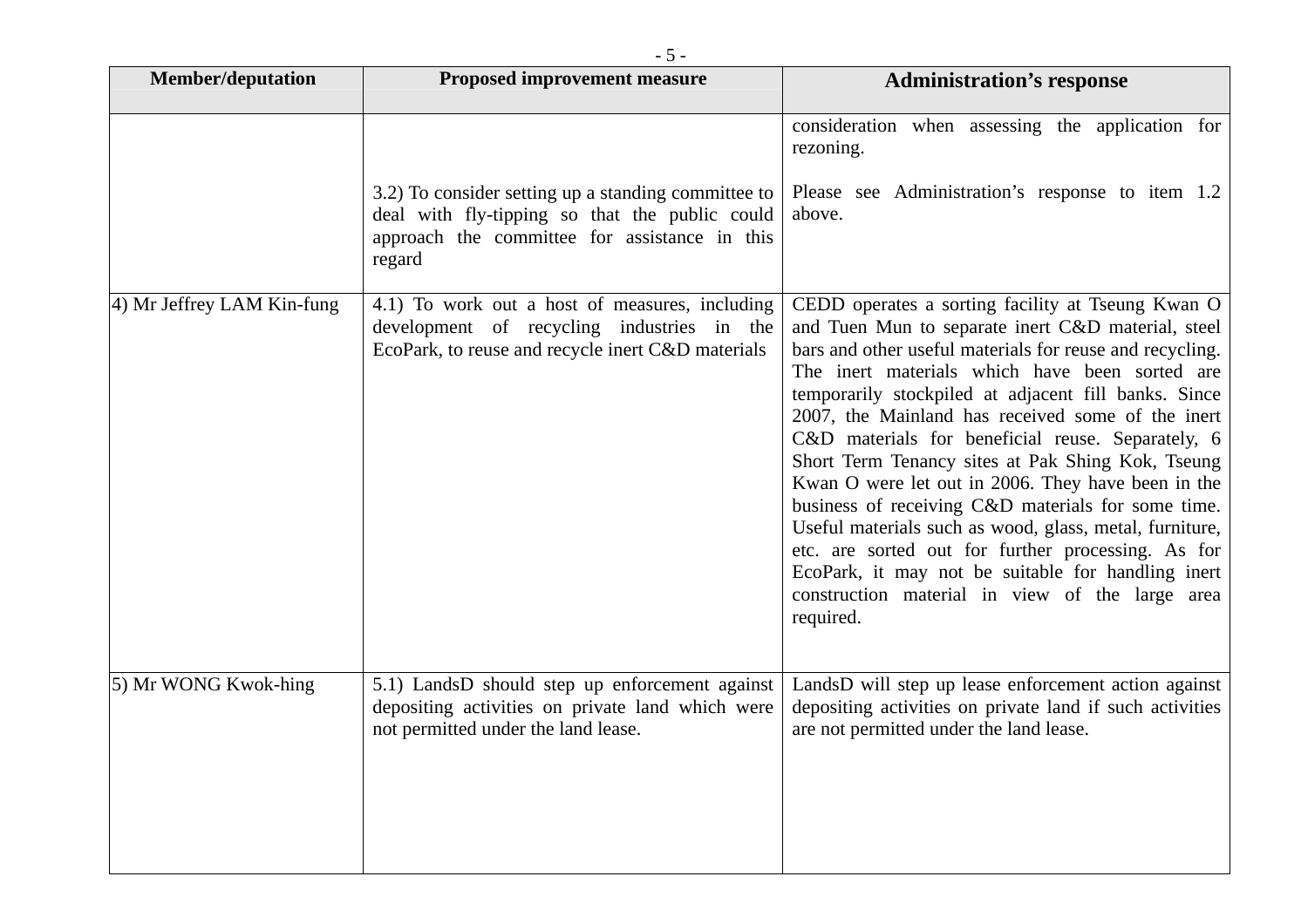| <b>Member/deputation</b>                                                           | <b>Proposed improvement measure</b>                                                                                                                                                                                                  | <b>Administration's response</b>                                                                                                                                                                                                                                                                                                                                                                                                                                                                                                                     |
|------------------------------------------------------------------------------------|--------------------------------------------------------------------------------------------------------------------------------------------------------------------------------------------------------------------------------------|------------------------------------------------------------------------------------------------------------------------------------------------------------------------------------------------------------------------------------------------------------------------------------------------------------------------------------------------------------------------------------------------------------------------------------------------------------------------------------------------------------------------------------------------------|
|                                                                                    |                                                                                                                                                                                                                                      |                                                                                                                                                                                                                                                                                                                                                                                                                                                                                                                                                      |
| 6) Mr Albert CHAN Wai-yip                                                          | 6.1) To consider requiring waste haulers to register<br>their vehicles with the EPD to enable more<br>effective monitoring of depositing activities                                                                                  | To monitor the depositing of inert C&D materials,<br>truck owners are required to apply for Dumping<br>Licence for disposal of the materials to the Public Fill<br>Reception Facilities, which include public filling<br>areas, public filling barging points and public fill<br>stockpiling areas. Application for Dumping Licences<br>needs to be submitted to CEDD. Licences would be<br>issued by the CEDD under Section 5 of the Land<br>(Miscellaneous Provisions) Ordinance (Cap 28).                                                         |
|                                                                                    | 6.2) To identify more sites to set up public fill<br>banks for the deposit of inert C&D materials in the<br>long run                                                                                                                 | CEDD initiated in March 2009 the site search for<br>establishing a permanent fill bank as buffer storage for<br>surplus public fill. An area of about 50 hectares with<br>500-meter marine frontage is required for the fill bank.<br>So far, no suitable site in the territory could be<br>identified in respect of the requirement. While the<br>existing temporary sites in Tseung Kwan O Area 137<br>and Tuen Mun Area 38 may be used for such purpose,<br>there are competing demands for setting up other<br>permanent facilities in the area. |
| 7) Civic Party/ Tai Po District<br>Council/ Advisory Council on<br>the Environment | 7.1) To set up an inter-departmental task force to<br>complaints<br>against<br>handle<br>fly-tipping<br>and<br>depositing of inert C&D materials, and to decide<br>on the departments responsible for dealing with the<br>complaints | Please see Administration's response to item 1.2<br>above.                                                                                                                                                                                                                                                                                                                                                                                                                                                                                           |
| 8) Civic Party                                                                     | 8.1) In tandem with the establishment of a database<br>on fly-tipping and depositing of C&D materials,<br>consideration should be given to increasing the<br>penalty for such activities to achieve better<br>deterrent effect       | Please see Administration's response to item 2.3<br>above.                                                                                                                                                                                                                                                                                                                                                                                                                                                                                           |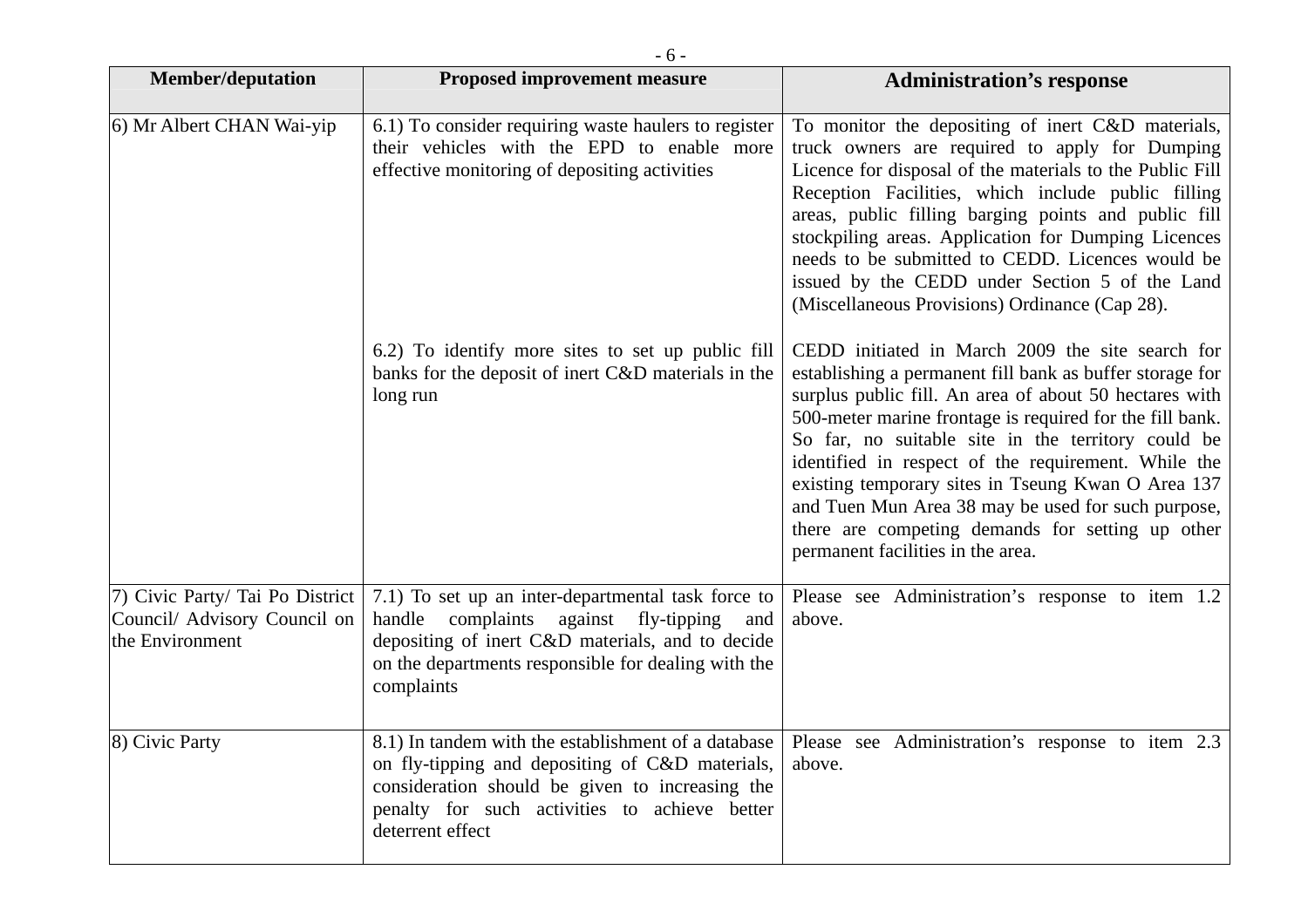| <b>Member/deputation</b>                                                                                                                              | <b>Proposed improvement measure</b>                                                                                                                                                                                                                                                                                                                                                                                                         | <b>Administration's response</b>                                                                                                                                                                                                                                                                                                                                                                                      |
|-------------------------------------------------------------------------------------------------------------------------------------------------------|---------------------------------------------------------------------------------------------------------------------------------------------------------------------------------------------------------------------------------------------------------------------------------------------------------------------------------------------------------------------------------------------------------------------------------------------|-----------------------------------------------------------------------------------------------------------------------------------------------------------------------------------------------------------------------------------------------------------------------------------------------------------------------------------------------------------------------------------------------------------------------|
|                                                                                                                                                       | 8.2) To open up the market to allow private<br>operators to develop and set up their own waste<br>disposal facilities on suitable land and in<br>accordance with the environmental legislation.<br>Competitive price would provide incentives for<br>waste producers to dispose of their waste in an<br>environment-friendly manner. A self-regulated<br>market would also help to eradicate illegal waste<br>disposal sites and activities | Please see Administration's response to item 4.1<br>above.                                                                                                                                                                                                                                                                                                                                                            |
| 9) Civic Party/ Island District<br>Council                                                                                                            | 9.1) To amend the relevant legislation to clearly<br>define illegal depositing of inert C&D materials,<br>enhance control of land filling activities on<br>agricultural<br>land,<br>and<br>empower<br>relevant<br>departments, including EPD, to take prosecution<br>action against these activities                                                                                                                                        | The Environment Bureau (ENB) and EPD<br>are<br>examining the feasibility of introducing<br>an<br>authorization requirement under the Waste Disposal<br>Ordinance (Cap 354) (WDO) to regulate the<br>depositing of inert C&D materials on private land.<br>ENB/EPD is working with relevant bureaux and<br>departments to develop the details and look into a<br>number of legal and practical issues of the proposal. |
| 10) Kadoorie Farm & Botanic<br>Garden Corporation/ Friends<br>of the Earth/<br>Advisory<br>Council on the Environment/<br>The Conservancy Association | 10.1) To include all public utility and large-scale<br>private works projects in TTS while tightening the<br>waste management practice of small-scale private<br>works projects at the same time                                                                                                                                                                                                                                            | Please see Administration's response to item 2.1<br>above.                                                                                                                                                                                                                                                                                                                                                            |
| 11) Kadoorie Farm & Botanic<br>Garden Corporation                                                                                                     | 11.1) To introduce a licensing system for site<br>formation of agricultural lands regardless of zoning<br>status                                                                                                                                                                                                                                                                                                                            | Please see Administration's response to item 9.1<br>above.                                                                                                                                                                                                                                                                                                                                                            |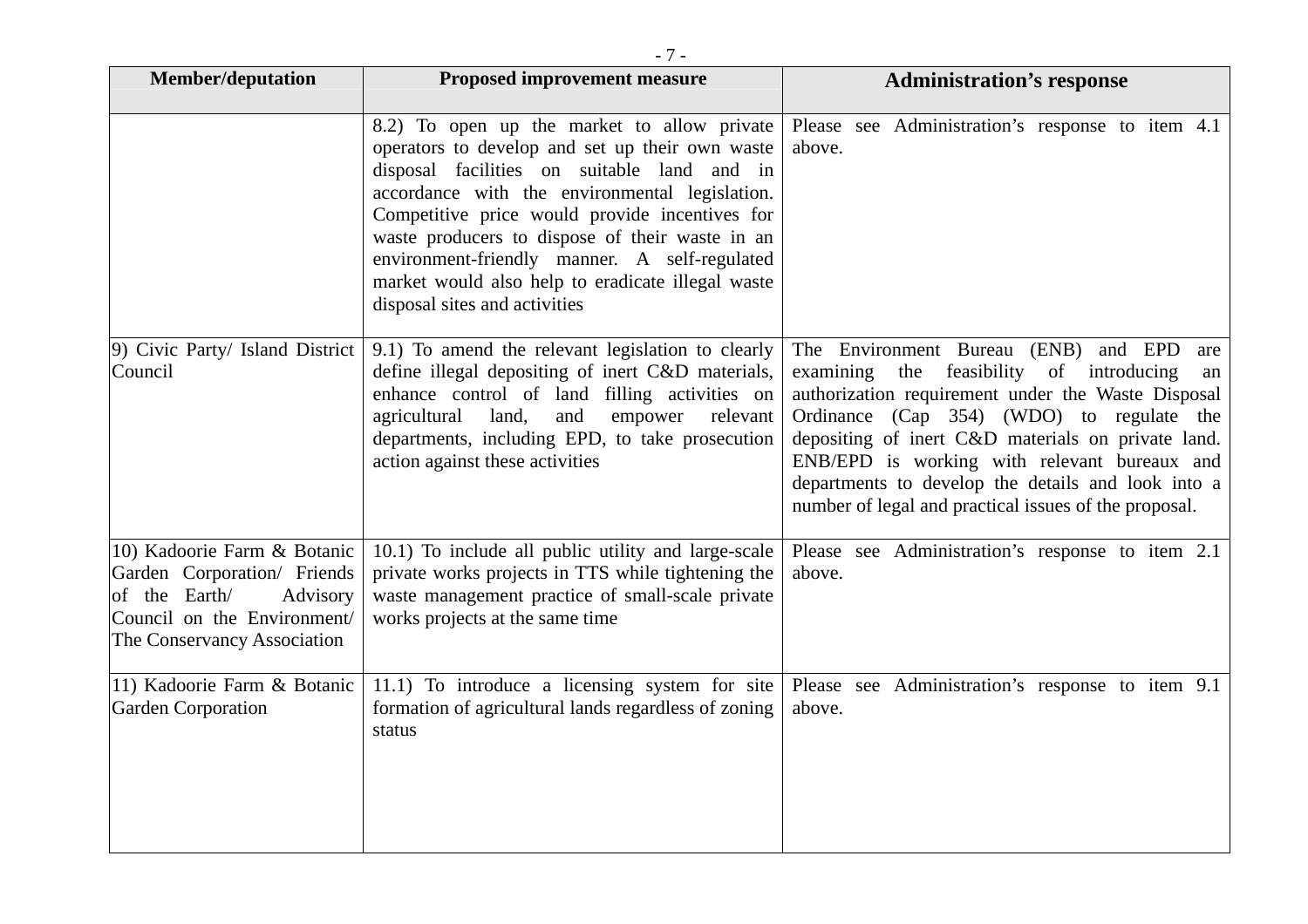| <b>Member/deputation</b>                                                                  | <b>Proposed improvement measure</b>                                                                                                                   | <b>Administration's response</b>                                                                                                                                                                                                                                                                                                                                                                                        |
|-------------------------------------------------------------------------------------------|-------------------------------------------------------------------------------------------------------------------------------------------------------|-------------------------------------------------------------------------------------------------------------------------------------------------------------------------------------------------------------------------------------------------------------------------------------------------------------------------------------------------------------------------------------------------------------------------|
|                                                                                           | 11.2) To compile a full list of dump trucks prior to<br>the commencement of a works project to facilitate<br>monitoring                               | list will not be available prior to the<br>The<br>commencement of a works contract,<br>because<br>contractors usually only employ dump trucks after<br>commencement of the works contract. A dump truck is<br>likely to serve more than one project at any period of<br>time and the value of a list for monitoring may be<br>limited.                                                                                  |
|                                                                                           | 11.3) To introduce a blacklisting scheme under<br>which non-compliant contractors will be barred<br>from tendering public works projects              | DEVB operates a contractor management system<br>which could sanction contractors involved in illegal<br>dumping, including suspension from tendering for<br>public works contracts. Therefore, there may not be<br>the need to establish a suspension list specifically for<br>illegal dumping.                                                                                                                         |
|                                                                                           | 11.4) To step up publicity and public education on<br>land use issues and restrictions, particularly for<br>residents in the rural community          | PlanD has maintained publicity and public education<br>to enhance the public awareness that unauthorised<br>developments are subject to enforcement and<br>prosecution action. These include distribution of<br>pamphlets, warning posters, website, regular broadcast<br>in television and radio, in form of an announcement of<br>public interest as well as educational out-reach<br>programme to secondary schools. |
| 12) Kadoorie Farm & Botanic<br>Garden Corporation/ Advisory<br>Council on the Environment | 12.1) To increase the fine to achieve a better<br>deterrence effect                                                                                   | Please see Administration's response to item 2.3<br>above.                                                                                                                                                                                                                                                                                                                                                              |
| 13) Kowloon City District<br>Council                                                      | 13.1) To deploy more manpower resources to<br>enforce against fly-tipping and depositing of inert<br>C&D materials to achieve better deterrent effect | Please see Administration's response to item 2.3<br>above.                                                                                                                                                                                                                                                                                                                                                              |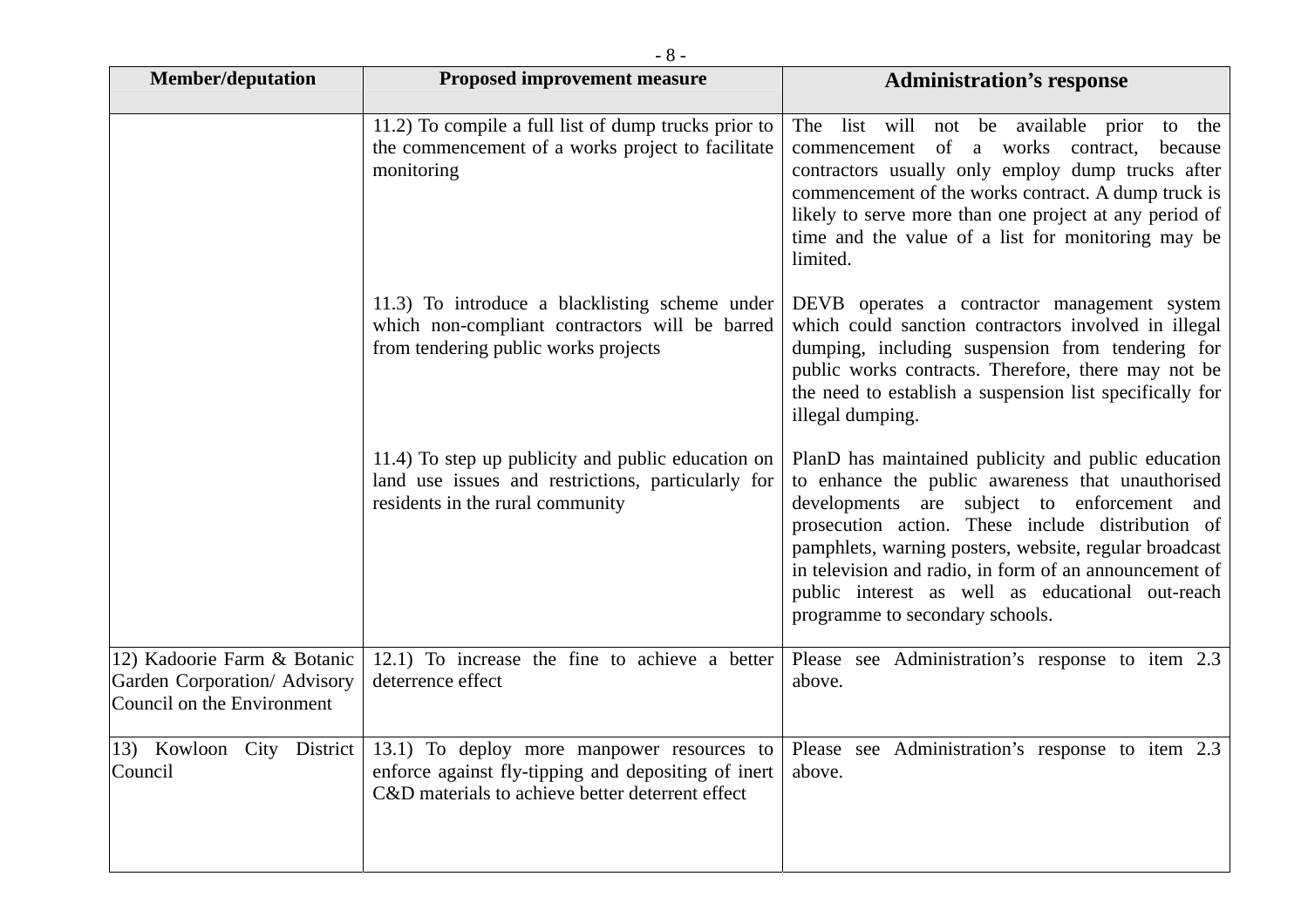| <b>Member/deputation</b>                                      | <b>Proposed improvement measure</b>                                                                                                                                                                | <b>Administration's response</b>                                                                                                                                                                                                                                                                                                                                                                                                                                                                                                                                                                                                                                                                                                                                        |
|---------------------------------------------------------------|----------------------------------------------------------------------------------------------------------------------------------------------------------------------------------------------------|-------------------------------------------------------------------------------------------------------------------------------------------------------------------------------------------------------------------------------------------------------------------------------------------------------------------------------------------------------------------------------------------------------------------------------------------------------------------------------------------------------------------------------------------------------------------------------------------------------------------------------------------------------------------------------------------------------------------------------------------------------------------------|
| Kong<br>Waste<br>14)<br>Hong<br>Disposal Industry Association | 14.1) To step up inspection at depositing black<br>spots                                                                                                                                           | Please see Administration's response to item 2.3<br>above.                                                                                                                                                                                                                                                                                                                                                                                                                                                                                                                                                                                                                                                                                                              |
|                                                               | 14.2) To provide land in the proximity of refuse<br>transfer stations and landfills for the trades to<br>handle waste before disposal                                                              | Please see Administration's response to item 4.1<br>above.                                                                                                                                                                                                                                                                                                                                                                                                                                                                                                                                                                                                                                                                                                              |
| 15) WWF Hong Kong                                             | 15.1) To amend Town Planning Ordinance (Cap.<br>131) (TPO) to empower the PlanD to have<br>statutory control over Outline Zoning Plan areas<br>not covered by Development Permission Area<br>Plans | To address public concerns on the depositing of inert<br>C&D materials in the rural New Territories, TPB in<br>mid-2005 extended the land filling control from the<br>conservation-related zonings to "Agriculture" zone on<br>the statutory plans for rural New Territories. This helps<br>step up the planning control on land filling activities<br>on private land under conservation-related zonings by<br>requiring prior planning permission from TPB for<br>undertaking<br><sub>or</sub><br>continuing<br>such<br>activities.<br>Unauthorised land/pond filling activities are subject to<br>planning enforcement.                                                                                                                                              |
|                                                               |                                                                                                                                                                                                    | The TPO does not confer enforcement authority in<br>respect of areas not covered by Development<br>Permission Area plans. These areas comprise mainly<br>the urban areas and new towns. In practice, for most<br>parts of the urban areas and new towns where<br>development is to be facilitated rather than prohibited,<br>introducing control against land filling in the planning<br>permission process would unnecessarily prolong the<br>development approval process. After all, it is not<br>considered that the TPO is the most appropriate tool to<br>control land filling activities per se. To overhaul the<br>planning regime to forestall a particular form of illegal<br>or unauthorized activities on the land would have far<br>reaching implications. |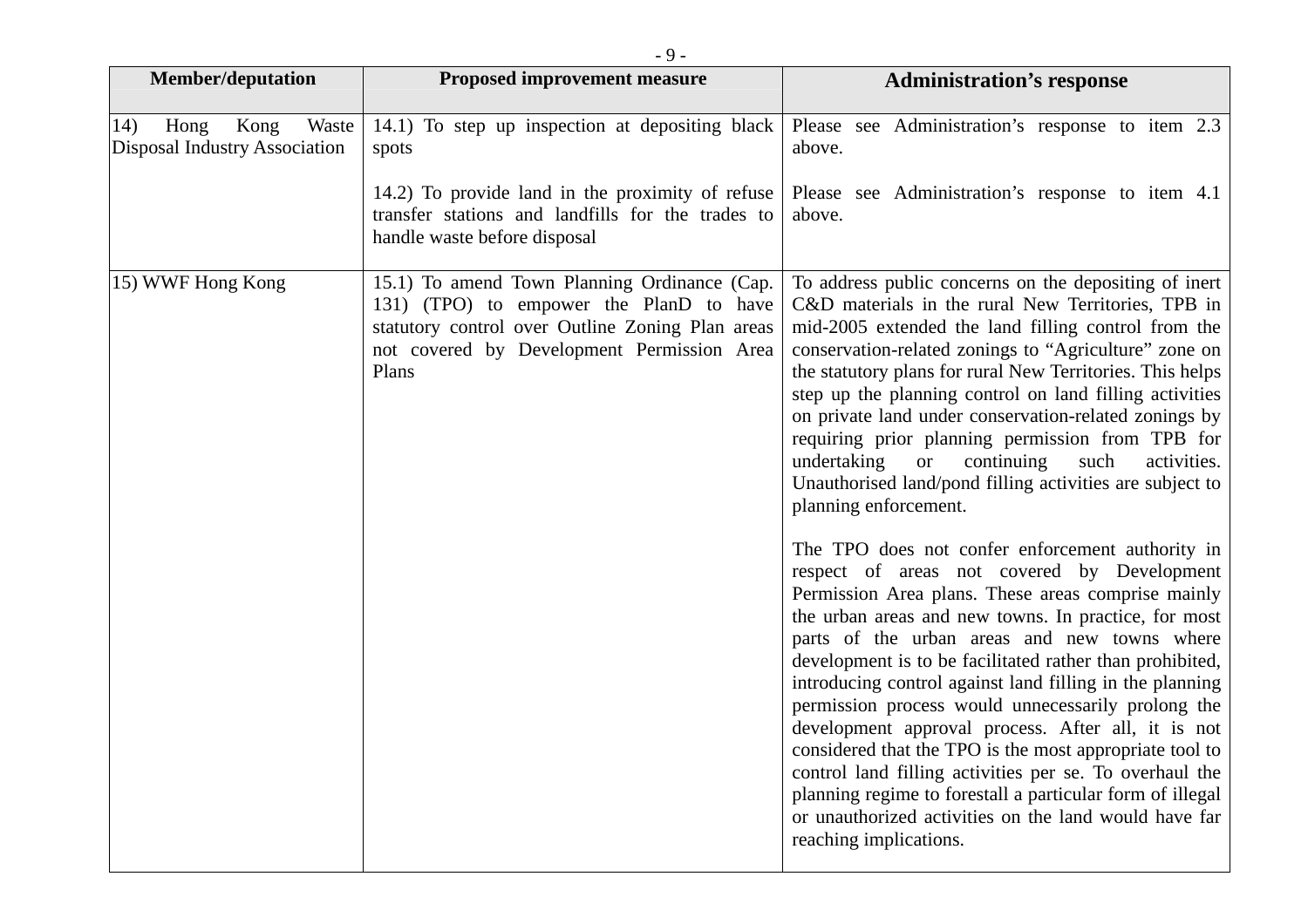|                                            | - 111 -                                                                                                                                                                                                                                                                     |                                                                                                                                                                                                                                                                                                                                                                                                                                                                                                                                                                                                                                                                                                                         |
|--------------------------------------------|-----------------------------------------------------------------------------------------------------------------------------------------------------------------------------------------------------------------------------------------------------------------------------|-------------------------------------------------------------------------------------------------------------------------------------------------------------------------------------------------------------------------------------------------------------------------------------------------------------------------------------------------------------------------------------------------------------------------------------------------------------------------------------------------------------------------------------------------------------------------------------------------------------------------------------------------------------------------------------------------------------------------|
| <b>Member/deputation</b>                   | <b>Proposed improvement measure</b>                                                                                                                                                                                                                                         | <b>Administration's response</b>                                                                                                                                                                                                                                                                                                                                                                                                                                                                                                                                                                                                                                                                                        |
|                                            | 15.2) To increase the level of punishment and fine<br>against unauthorized land filling and land<br>excavation activities                                                                                                                                                   | Please see Administration's response to item 2.3<br>above.                                                                                                                                                                                                                                                                                                                                                                                                                                                                                                                                                                                                                                                              |
|                                            | 15.3) To incorporate a new clause into the TPB<br>guidelines and inform the public that any<br>unauthorized development or environmental<br>degradation activity in the hope of rezoning for<br>development<br>will<br>sympathetic<br>not<br>gain<br>consideration from TPB | The TPB Guidelines on "OU (RU)" promulgated in<br>November 2005 has already stipulated that any<br>development<br>environmental<br>unauthorised<br><sub>or</sub><br>degradation in hope of getting agreement from the<br>TPB for rezoning the land for " $OU(RU)$ " zone will be<br>subject to enforcement by the relevant authorities,<br>including the Planning Authority, and the TPB will not<br>give sympathetic consideration when assessing the<br>application for rezoning. Besides, in processing<br>planning application, PlanD will submit to TPB<br>comments regarding the site condition and its<br>surrounding area and comments from the concerned<br>departments on environmental and landscape issues. |
| The<br>16)<br>Conservancy<br>Association   | 16.1) To amend WDO to require prior approval<br>from the Government for depositing of inert C&D<br>materials even with the consent of the landowners<br>concerned                                                                                                           | Please see Administration's response to item 9.1<br>above.                                                                                                                                                                                                                                                                                                                                                                                                                                                                                                                                                                                                                                                              |
| 17) Advisory Council on the<br>Environment | 17.1) To suitably amend TPO to enhance planning<br>and land use controls in both urban and rural areas,<br>particularly in green belts and conservation zones<br>where existing controls are often found to be<br>inadequate                                                | Please see Administration's response to item 15.1<br>above.                                                                                                                                                                                                                                                                                                                                                                                                                                                                                                                                                                                                                                                             |
|                                            | 17.2) To make reference to overseas experience in<br>handling fly-tipping and depositing of inert C&D<br>materials on private land.                                                                                                                                         | We have reviewed overseas practices on the control of<br>land filling activity on private land. It is noted that in<br>many overseas jurisdictions, land filling activity is a<br>common soil replenishing practice for landscaping and<br>purpose. Apart from<br>agricultural<br>the<br>general                                                                                                                                                                                                                                                                                                                                                                                                                        |